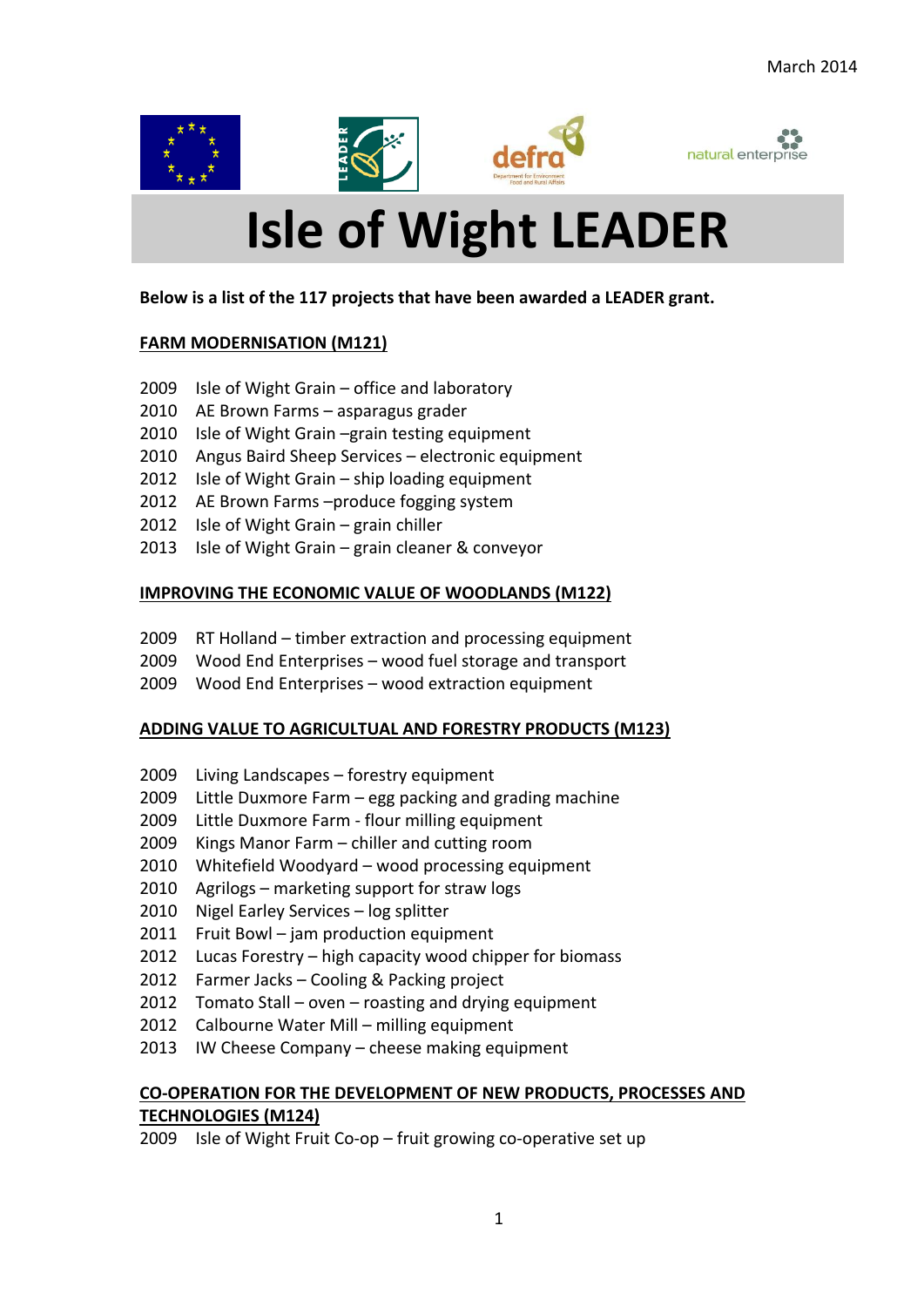### **FARM DIVERSIFICATION (M311)**

- Mottistone Manor Farm farm shop
- Briddlesford Lodge Farm café and education facilities
- Little Thorness Farm specialist holiday accommodation
- Kings Manor Farm farm shop
- Nettlecombe Farm holiday accommodation
- Isle of Wight Fruit Co-op fruit growing co-operative vehicle
- Kings Manor Farm education facilities
- Three Gates Farm education facilities and cake packing equipment
- Newclose Farm marquee hire
- Horringford Gardens holiday cottage fittings & furnishing
- PJ & SM Brownrigg delivery van and equipment
- IW Farmers Market market equipment
- Three Gates Farm yoghurt-making equipment
- Godshill Organics butchery
- AH Lovegrove & Son holiday accommodation, conversion, fitting & furnishing
- Hazelgrove Farm tourism infrastructure
- Three Gates Farm Dairy Deli / Wheatenbread farm shop
- Little Thorness Farm disability equipment
- Mews Veg mobile retail equipment
- Garlic Farm tourism infrastructure
- Pyle & Windmill Farm holiday accommodation, conversion, fittings, furnishing
- 2011 Combley Farm Hog Roast and Butchers cutting room and roasting machines
- Quarr Abbey teashop & farm shop build, fittings, furnishings
- Ninham Farm new amenity block for camping site
- 2011 Campsite at Tapnell Farm Tom's Eco Lodges
- 2012 Grange Farm Disabled Access niche holiday accommodation, new build
- Godshill Cherries cherry de-stoner equipment
- PJ & SM Brownrigg –butchery conversion & equipment

#### **SUPPORT FOR THE CREATION AND DEVELOPMENT OF MICRO-ENTERPRISES (M312)**

- Agricycle IW agricultural waste recycling, baling equipment
- Greenland Estate Management wood chipper and equipment
- Landscape Therapy wood extraction equipment
- Vectis Food and Craft Association tent and trailer
- Laurence Mitchell gallery for local artists
- Real Island Food Company distribution vehicle and website
- Nigel Early Services wood fuel processing equipment
- The Taverners local food shop fittings
- Hobbit House Logs– wood fuel processing equipment
- Whitefield Woodyard wood extraction and processing equipment
- Isle of Wight Cheese Company cheese making equipment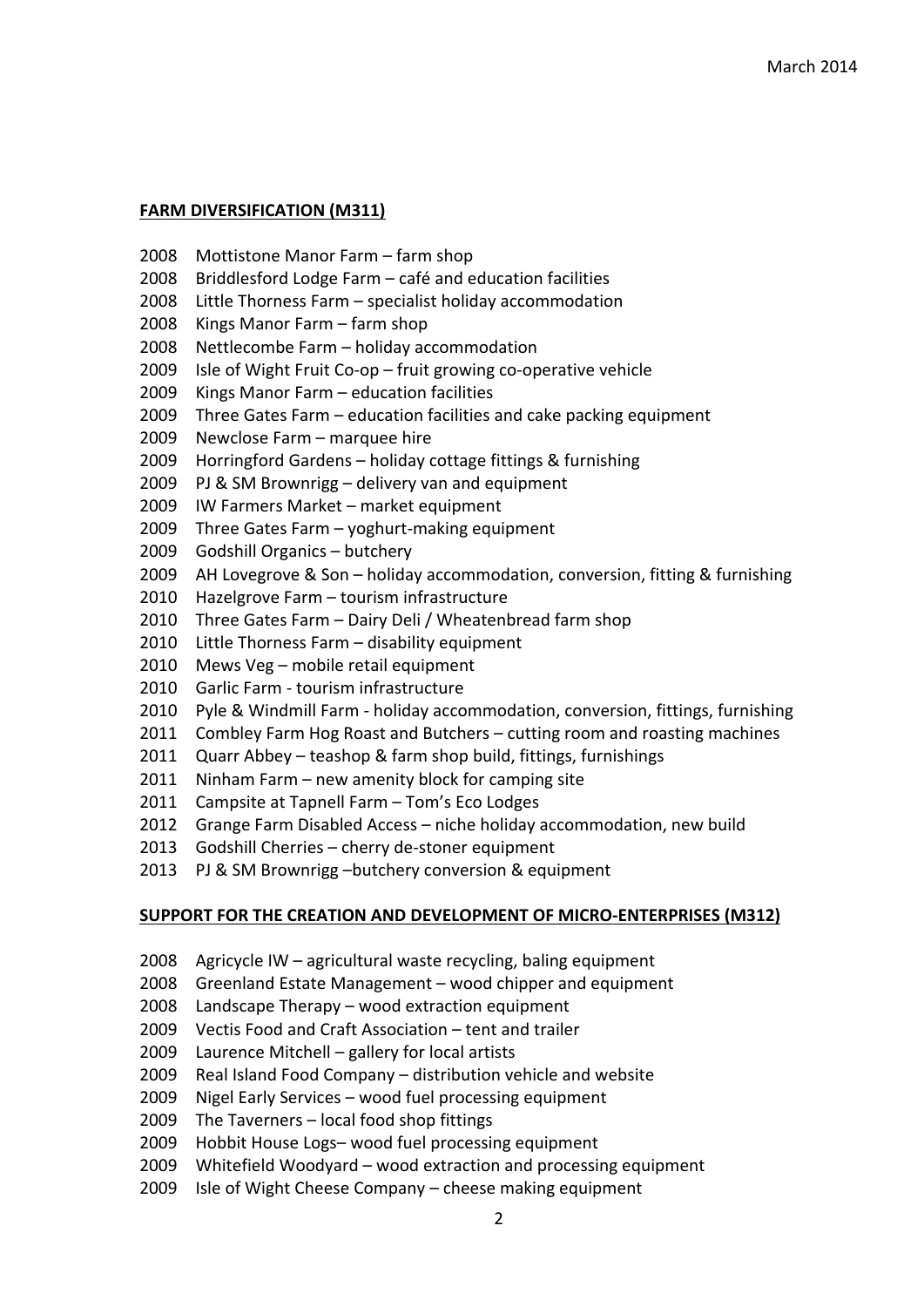- 2009 Isle of Wight Economic Partnership Fallen Stock Group -fallen stock study
- 2009 Island Grounds Maintenance wood fuel processing equipment
- 2009 Real Island Food Company local food shop
- 2010 The Wight Food Company marketing support
- 2010 Made on the Isle of Wight local product retail, fittings & furnishings
- 2010 Redhill Farm Design wood engraving equipment
- 2010 Adam Groves Precision Fabrication wood-burning stove manufacture equipment
- 2010 Chessell Pottery tourism infrastructure and marketing
- 2010 CT Garden Services furniture-making equipment and marketing support
- 2011 Island Foods fixtures & fitting for new wholesale butchery unit
- 2011 Period & Modern Furniture workshop
- 2011 Eglese Glass manufacturing equipment
- 2011 The Island Bakers bakery operation, unit equipment
- 2011 Royal IW Agricultural Society infrastructure and promotional/educational, website,
- 2011 Wood Learn Forest School forestry equipment for educational business
- 2011 West Wight Alpacas workshop area build and fittings
- 2011 Expansion of Tregear Pottery moulds and computer equipment
- 2012 Molly Attrill Pottery kiln and equipment
- 2012 Developing IW Biltong meat processing and packing equipment
- 2012 Isle of Wight Ice Cream ice cream making equipment
- 2013 Nigel Earley Services Forestry Tractor
- 2013 Pottery Café Ltd cafe seating, shop fittings, furnishings & equipment
- 2013 West Wight Alpacas Ltd café fittings, furnishing & equipment
- 2013 Royal IW Agricultural Soc ground improvements, IW marque & bursary marketing

# **ENCOURAGEMENT OF TOURISM ACTIVITIES (M313)**

- 2008 Brading Town Council green tourism promotion
- 2010 Carisbrooke Castle Museum marketing support
- 2010 Isle of Wight Farm & Country Holiday Group farm accommodation website upgrade
- 2011 Yarmouth Harbour Commissioners tourism infrastructure
- 2011 Wight Nature Fund / IW Ramblers access infrastructure
- 2011 Nettlecombe Farm care infrastructure
- 2011- IW Steam Railway new facilities at two stations
- 2012 Yarmouth Harbour overnight visitor berths

# **BASIC COMMUNITY SERVICES (M321)**

- 2008 Shalfleet Parish Council community centre fixtures & fittings, office equipment
- 2010 Freshwater Parish Council skatepark equipment
- 2009 Wootton Bridge Parish Council information provision equipment
- 2010 Footprint Trust vehicle for volunteers
- 2011 Shorwell Parish Council playground equipment
- 2011 West Wight Sports Centre sports equipment
- 2011 Island Community Ventures Ltd Godshill Post Office and Stores (RCC), shop fittings